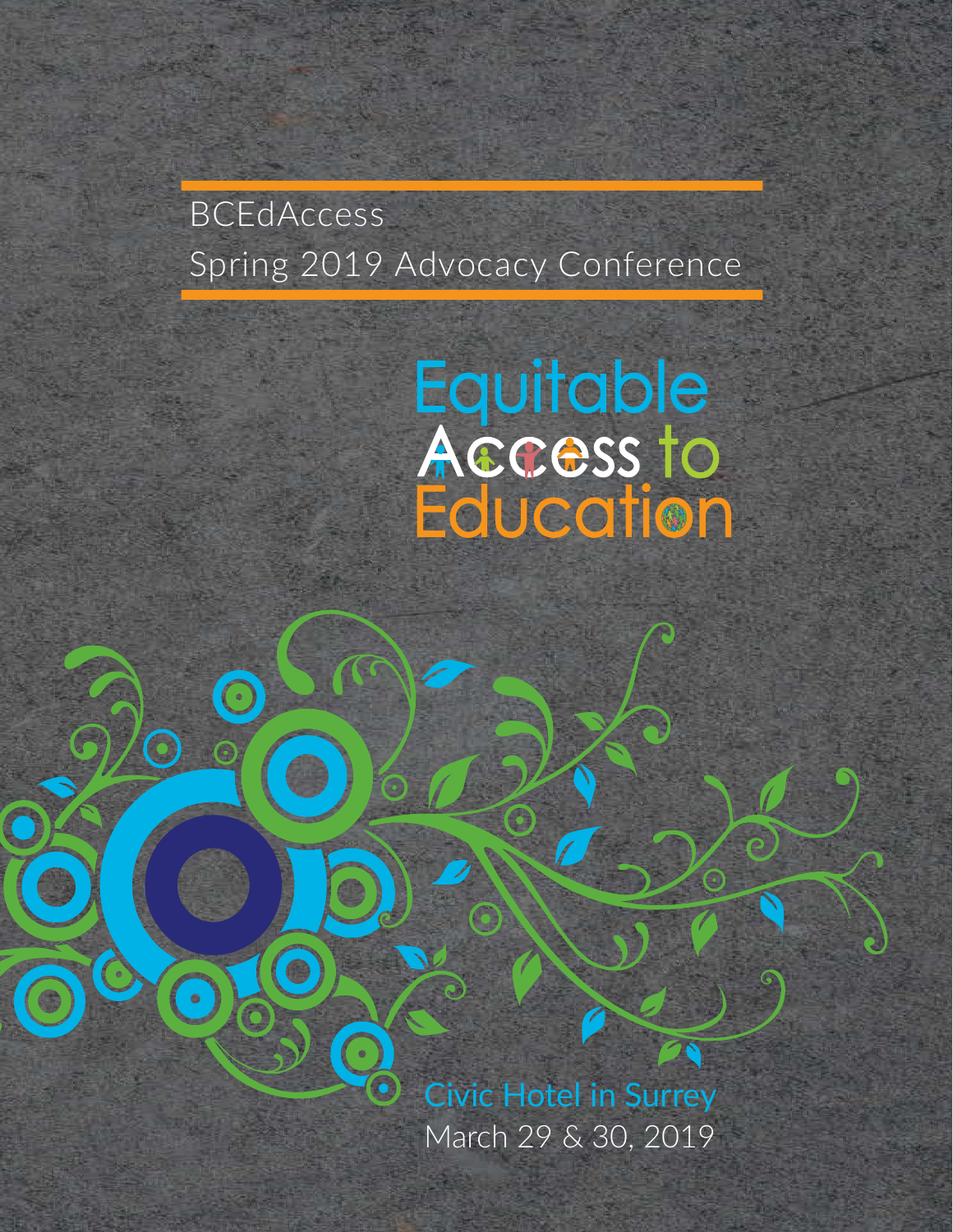# General Information

### Program at a Glance

### Description, Objectives

Parents are their child's best advocate, until their child is ready to be their own advocate - and parents can teach them the skills they need to get there! Our conference provides practical tools and information for families and those who work with children with disabilities, and complex learners, that they can take away and put to use!

This year will be a full 2 day conference, with an evening reception on the Friday night. This has been a 1 day event for the past 3 years, so we're pretty excited about the expansion!

Friday, March 29th features a 40 minute talk and Q&A session on using evidence to advocate for students and for public education, with keynote and powerful advocate for public education, **Annie Kidder** of People for Education in Ontario. We will have 3 workshop session times through

> you to come if you want to learn more from and about these students and their needs and experiences.

the day, with 3 amazing choices during each session, and the daytime event ends at 3 pm so you can take a break before the evening event…

The second annual **Struck By Inclusion!** Held Friday night, this reception event features 9 speakers who will deliver a quick and inspiring presentation on inclusion. There will be appies and beverages, and a Q&A with our speakers self-advocates, parents and other professionals who have something to say about equitable access to education.

Saturday, March 30th will feature a full room, whole morning workshop with our keynote **Shelley Moore**, wellknown inclusion teacher, researcher and storyteller. The afternoon will have 2 workshop sessions with 3 choices in each, and a student self-advocate panel that was one of the most well loved events of last year!

Presenters give a lot of practical information, and this year we will be providing certificates for each workshop to attendees so that it may be used for Continuing Professional Development credits, reimbursement, etc.

- Individual tickets for each of the 3 events:
	- 1. Friday conference day;
	- 2. Friday evening Struck By Inclusion!; and
	- 3. Saturday conference day

This year's theme is *Equitable Access to Education*, and that requires the understanding and participation of everyone government, teachers, EAs, parents/guardians, students, etc.

This conference will unite 150 parents, guardians, selfadvocates, education professionals and other allies of students with disabilities, and complex learners, from around BC, convening for a yearly conference of learning, networking, advocacy and human rights training, and more.

**AdvoCon2019** is designed for parents and guardians of students with disabilities, and also includes highly relevant content for attendees who are education professionals, politicians, self-advocates and allies, and we encourage

### Who Should Attend?

**The Civic Hotel**, 13475 Central Avenue, Surrey, BC

We are pleased to offer a group rate of \$170 + taxes (single or double occupancy) for conference attendees. To reserve a room, please book at [www.civichotel.ca](http://www.civichotel.ca)

There's plenty of accessible underground parking at the Civic Hotel, and the Surrey Central SkyTrain station is steps away. See the hotel link for directions: [https://civichotel.](https://civichotel.ca/directions/ ) [ca/directions/](https://civichotel.ca/directions/ )

The conference is being held on the second floor of the Civic Hotel, which has an accessible entrance and elevators that are sufficiently wide for wheelchairs and motorized scooters. There is also accessible underground parking with an elevator that brings you up to the hotel. There are no steps to access any conference spaces.

### Location, Accessibility

OR



Register online at Eventbrite: <https://bit.ly/2CSjsIi>

There are 2 ticketing options:

• 1 ticket for a 3 conference events (Friday conference day, Friday evening Struck By Inclusion!, and Saturday conference day)

## Registration, Certificiates

Break until *6:30 PM*

Coffee break *2:50 - 3:05 PM* Closing Remarks *3:05 - 3:15 PM*

Registration *8:00 - 8:30 AM*

Struck by Inclusion! *6:30 - 8:30 PM* Reception and lighning talks plus a Q&A

Welcome *8:30 - 9:00 AM*

Keynote: Annie Kidder *9:00 - 9:40 AM*

Concurrent Workshop 3 *1:45 - 2:50 PM*

Concurrent Workshop 1 *10:50 - 11:55 AM*

Talk: Michaela Evans *9:40 - 10:00 AM* Minister of Education *10:15 - 10:35 AM* Coffee break *10:35 - 10:50 AM* Movement break *10:00 - 10:15 AM*

Lunch break *1:00 - 1:45 PM*

Concurrent Workshop 2 *11:55 - 1:00 PM*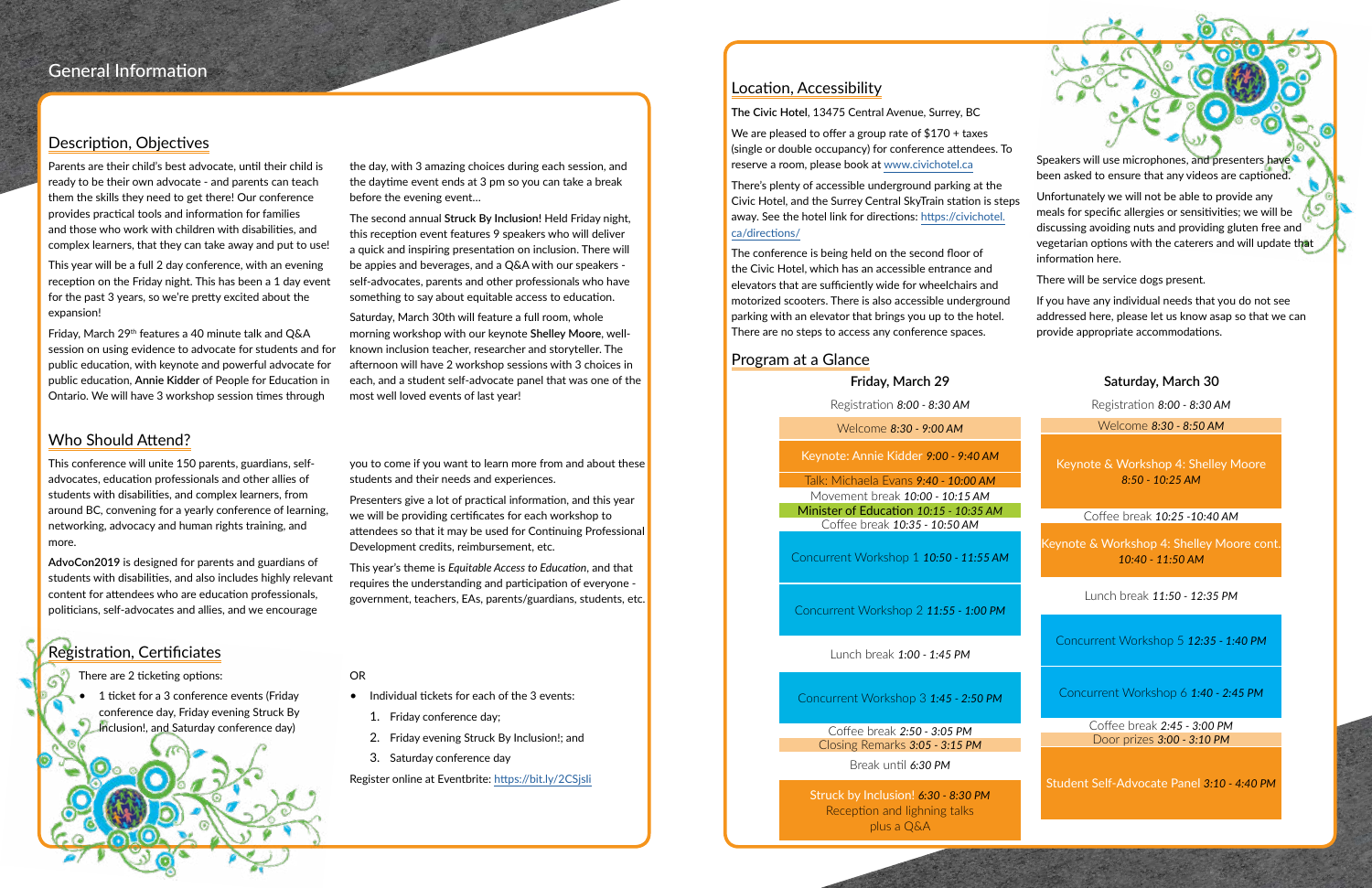# DAY 1 | Friday, March 29

| $8:00$ AM        | Registration open                                                              |
|------------------|--------------------------------------------------------------------------------|
| $8:30 - 9:00 AM$ | Welcome, Acknowledgment &<br><b>Opening Remarks</b>                            |
|                  | Heidi Smit-Vinois, Tracy<br>Humphreys, Nicole Kaler, Chantelle<br>Morvay-Adams |
| $9:00 - 9:40 AM$ | Keynote                                                                        |

### **USING EVIDENCE TO ADVOCATE FOR STUDENTS AND FOR PUBLIC EDUCATION**

### **You will learn:**



- What good evidence looks like and how to use it
- The difference between advocating for your own child and advocating for system change
- How we can engage audiences outside education in this cause

*Annie Kidder, Executive Director, People for Education* 

Annie Kidder is the Executive Director and a founder of People for Education, an independent, non-partisan, charitable organization working to support and advance public education through research, policy, and public engagement. People for Education leads dialogue about the purpose, value and future of public education; builds links among key constituencies both inside and outside the education sector; and provides evidence to advance public education's promise, and to ensure that all young people have an equitable chance for long-term success.



under the BC Human Rights Cod The duties service providers have to accommodate disabilities and other characteristics protected

### **9:40 - 10:00 AM** Talk **ON BARRIERS**



Examples of self-advocacy in secondary and post-secondary spaces, and the number of unseen obstacles disabled people face in accessing education.

*Micaela Evans, Spinal Cord Injury BC* 

Micaela is a disabled woman with Spinal Muscular Atrophy in her mid-twenties, who has spent her life advocating for herself in order to move across the province for University. She is passionate about intersectional feminist activism, specifically around issues of disability justice, mental health and sexual health.

### **10:00 - 10:15 AM** Movement break

### **10:15 - 10:35 AM**

### **EQUITABLE EDUCATION**



*Honourable Rob Fleming, Minister of Education*

### **10:35 - 10:50 AM** Coffee break

### **10:50 - 11:55 AM** Concurrent Workshop 1

### **HUMAN RIGHTS IN BC AND DISCRIMINATION IN EDUCATION**

### **You will learn:**

under the BC Human Rights Code

The process and procedure of filing a human rights complaint with the BC Human Rights **Tribunal** 

*Isaac Won and Aleem Bharmal, Community Legal Assistance Society (CLAS)* 

Aleem is the Executive Director and a human rights lawyer at CLAS. He is currently Co-Chair of the Canadian Bar Association, BC Branch ("CBABC") Human Rights and Social Justice Sections, on the Executive of the Administrative Law Section, a member of the Government Relations Committee, and a volunteer mentor at the Allard School of Law, UBC.

Isaac Won is a lawyer in the Human Rights Clinic. During law school, he volunteered extensively with the Law Students Legal Advice Program. Isaac completed his articles with CLAS in May 2018 and worked briefly with the Mental Health Law Program before joining the Human Rights Clinic.

# **WHAT IS THE DSM-5 AND WHAT SHOULD I KNOW ABOUT CHILDHOOD DISORDERS?**

### You will:

- Gain a better understanding of what the Diagnostic and Statistical Manual of Mental Disorders, 5th edition (DSM-5) is
- Learn about the risks and symptoms of certain childhood disorders
- Learn new ways of managing symptoms by gaining a better understanding of evidence based treatment options

| le |           |
|----|-----------|
| e  |           |
|    | Theresa G |

*Theresa Grech, Counsellor and Educator, TMG Consulting Inc.* 



Theresa works with neurodiverse individuals, caregivers and families in the capacity of counsellor, behavioural therapist, and educator. She has a private counselling practice, TMG Consulting, has a Master's in Counselling, is a Certified Psychiatric Rehabilitation Practitioner, and is registered with the Canadian Counselling Psychotherapy Association.

### **AVENUES OF ADVOCACY**

### **You will learn:**

- Who is Inclusion BC, and what we do to advocate for inclusive education in BC public schools
- The avenue of individual advocacy – supports to families, our approach to advocacy, and steps for effective advocacy
	- The avenue of systems advocacy and the multiple forums and ways in which Inclusion BC participates and acts as a convener for partners to have a conversation, and have an impact that transforms into meaningful actions, that advance inclusive education in the province

### *Erika Cedillo and Karen De Long, Inclusion BC*

Karen is Inclusion BC's Director of Inclusive Education and has worked in community living for over 20 years. Her son Angelo and daughter, Danielle have been and continue to be her work's inspiration.

Erika Cedillo is a Community Inclusion Advocate and recently completed her PhD in Law at UBC. In her journey to find supports for her daughter, Erika has become a strong and effective advocate while navigating the medical, educational, and social systems.

*"I am so grateful to this group for giving me the baseline info I needed to successfully get my child into school, and to know her rights. What a resource."*



**1C**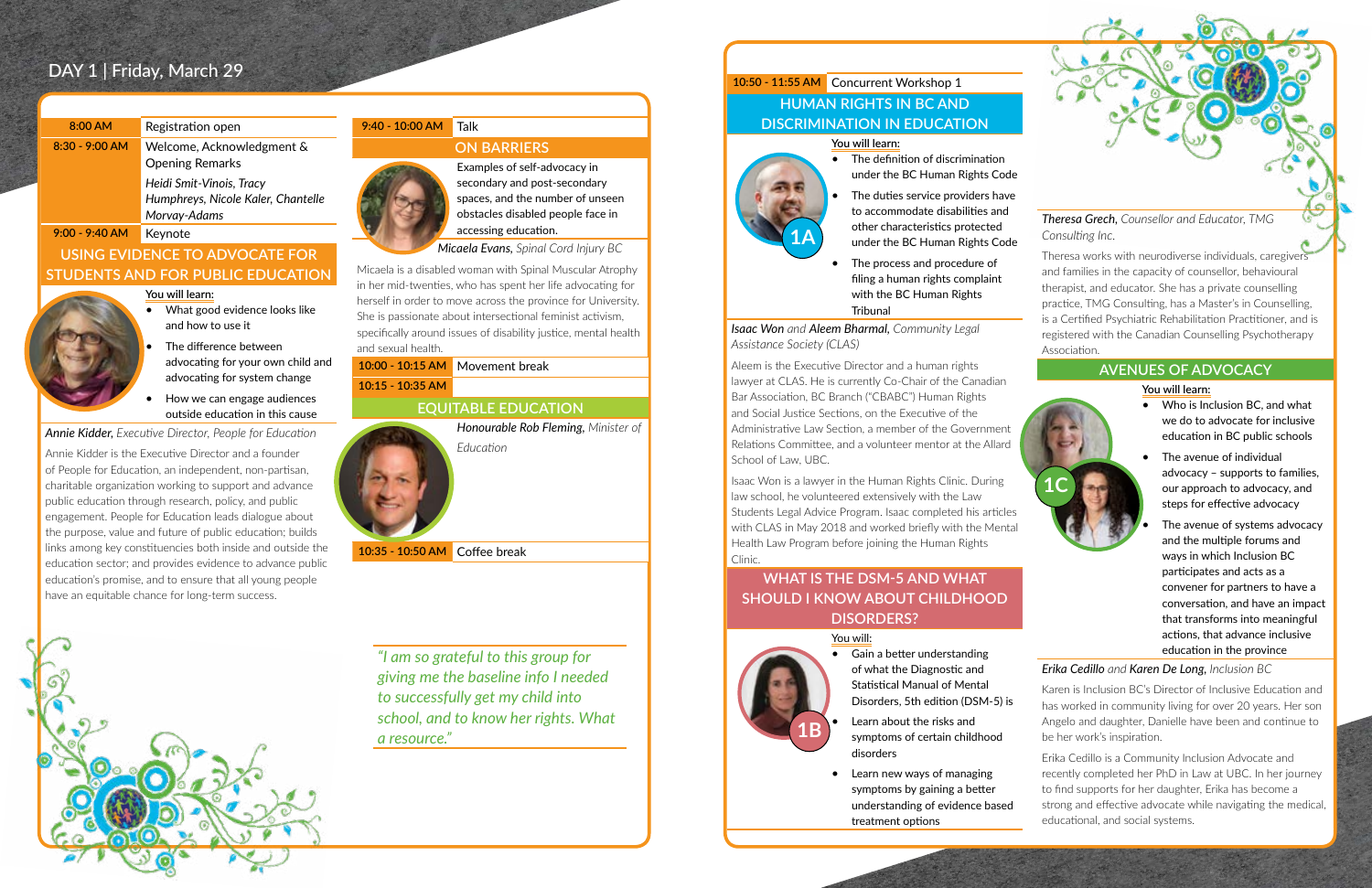# DAY 1 | Friday, March 29 (continued)

### **11:55 - 1:00 PM** Concurrent Workshop 2

### **PARENT PROFESSIONAL RELATIONSHIPS**

### **You will learn:**

- The principle of parent professional relationships, what won't work, barriers, assumptions
- Converting conflict into a positive
- Making connections and seeking understanding

*Wendi Mackintosh and Mandy Young, Family Support Institute* 

As an educator for 23 years, Jeff has been a teacher, counsellor, principal, and school district superintendent. He was BC's first Safe Schools Coordinator, working to address issues of intimidation, harassment, anxiety, and suicide through programs promoting equitable, engaging, and welcoming school environments. He founded the Pacific School of Innovation and Inquiry in 2013, an independent high school in Victoria that helps its learners transcend traditional high school subject silos through an interdisciplinary, nquiry-based approac

The purpose of the Family Support Institute is to strengthen, connect and build communities and resources with families of people with disabilities in BC. Directed by families, they provide information, training and provincewide networking to assist families and communities to build upon and share their strengths.

## **INQUIRY-BASED LEARNING AS INCLUSION (MIDDLE AND HIGH SCHOOL)**

### You will learn:

- What inquiry-based learning really is
- What are the elements of inquirybased learning
- Resources available to support schools exploring inquiry

### *Jeff Hopkins, Founder/Principal, PSII*

### **THE KWANTLEN 7 LAWS AND OUR EVERYDAY STRUGGLE TO FIND BALANCE AND FOCUS**

In the largest middle school in the province of British Columbia, by working together through goals through the hand aminam language, finding one heart and one mind. Connecting community, the outdoors, oral traditions and finding our allies and advocates. Students strive to find moments of silence during their week with over 1,200 people in the building on a daily basis, with the understanding that Aboriginal teachings outdoors in a circle by the water and the trees is just as valuable and equal from the books or technology that helps shapes their lives.

*Luke Dandurand / wiyé.nox, Kwantlen First Nation, Aboriginal support worker*

- ച The self-awareness and skills to avoid burnout
- Removing barriers that drain your courage to speak up

Wiyé.nox ‐ the man of sound. A name earned and gifted from the Elders of Kwantlen First Nation and his hereditary chief Marilyn Gabriel, for his extensive background in music and capabilities of public speaking. Part of Luke's goal and what he currently does for work full time is let people know about the success, pride and passion of my Kwantlen family and what has been accomplished through our community.

**1:00 - 1:45 PM** Lunch break

### **1:45 - 2:50 PM** Concurrent Workshop 3

**ADVOCACY IN ACTION - USING YOUR PARENT VOICE**

### You will learn:

- An understanding of the processes within the school district
- An understanding of parent/ guardian rights
- An understanding of your responsibilities as a parent and the responsibilities of those who interact with your child

*Andrea Sinclair and John Gaiptman, BC Confederation of Parent Advisory Councils (BCCPAC)* 

Andrea is currently the President of BCCPAC. She believes strongly that our children's success is rooted within their education; it's through working together and leveraging our collective strengths that we can effect positive change. Andrea's goal is to continue to advocate for strategic, longterm change within the public education system for the benefit of all parents.

John Gaiptman is CEO of BCCPAC and has been involved with public education for over 35 years, 14 of those as a Superintendent of Schools. John is married with two daughters and three grandchildren. It is his hope, through his vast experience in public education, that he can continue to support and empower parents for the success of each learner.

# **TRAUMA AND FOLKS WITH DIVERSE ABILITIES - A PRIMER**

### You will learn:

- Prevalence of traumatic experiences in this community
- Symptoms of traumatic stress
- Basic responses to traumatic stress

Margaret worked in the public school system for 15 years teaching students with diverse abilities from Kindergarten to Grade 12. For 11 years Margaret has provided sexual health education and trauma informed counselling to children and adults with IDD, their families, caregivers, paraprofessionals and professionals working in the field. She has learned her best lessons from her sister Susan who lives with Rubinstein Taybi Syndrome..

### **WORKING THROUGH THE TRAUMA OF ADVOCACY**

You will learn:

*Counselling* **3B**

**Margaret New Y Jones, SHADE Consulting and** 

• How to find and value your voice

### *Ted Leavitt, Connectivity Counselling*

Ted Leavitt is a registered clinical counsellor in private practice in Abbotsford, BC and currently the program manager of Langley Youth and Family Services. Since 2006, he has worked with and specialized in impulse control difficulties including ADHD, addictive behavior, aggression, self-harm, and attachment trauma.

| $2:50 - 3:05$ PM            | Coffee break                  |  |
|-----------------------------|-------------------------------|--|
| $3:05 - 3:15$ PM            | Closing Remarks & door prizes |  |
| $3:15 - 6:30$ PM            | <b>Break</b>                  |  |
| $6:30 - 8:30$ PM            |                               |  |
| <b>STRUCK BY INCLUSION!</b> |                               |  |

Reception and lightning talks plus a Q&A

*"Incredible learning opportunity."*



**2C**

**3C**





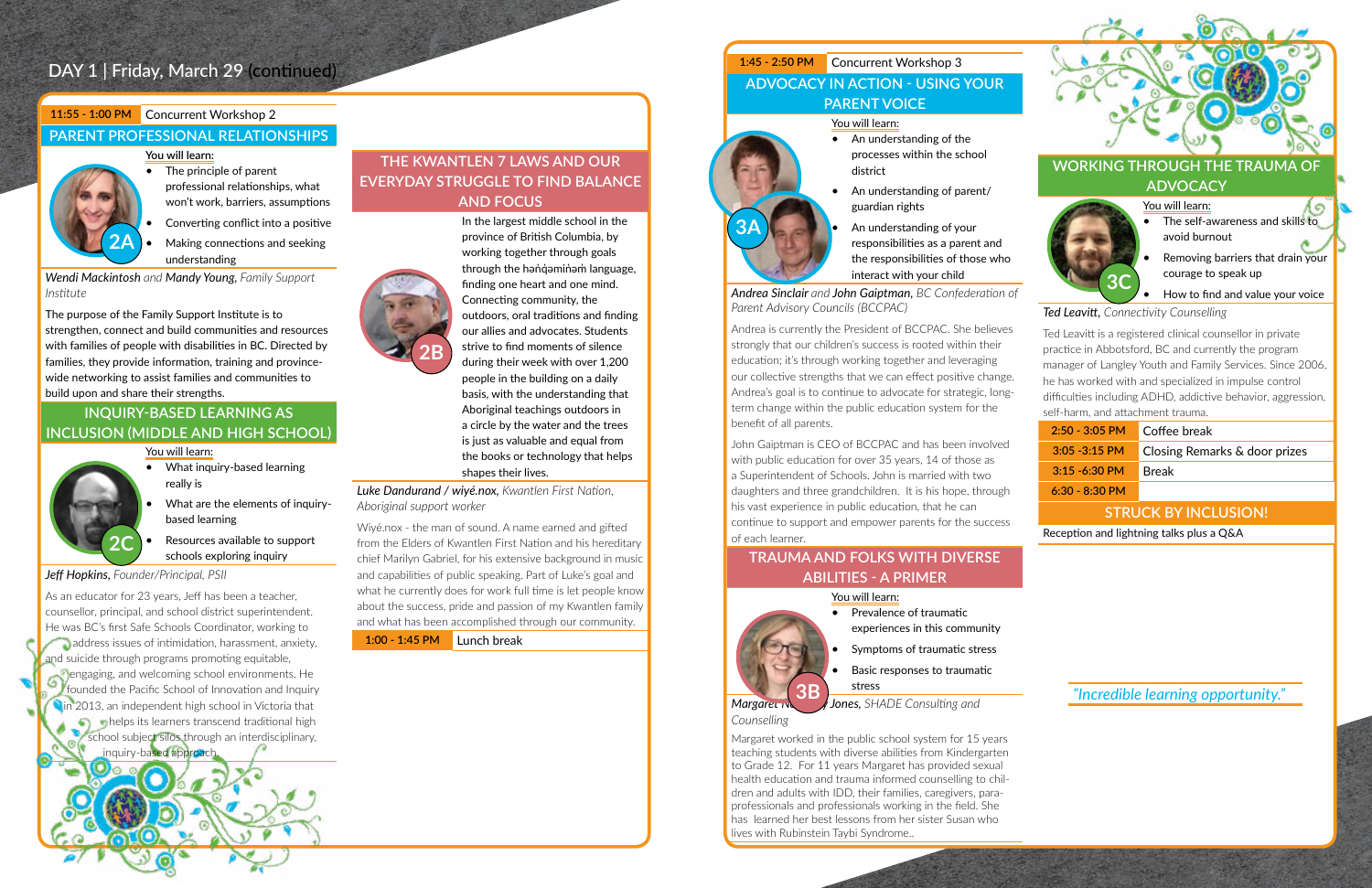# DAY 2 | Saturday, March 30

| $8:00$ AM        | Registration open                                             |
|------------------|---------------------------------------------------------------|
| $8:30 - 8:40$ AM | Welcome, Acknowledgment &<br><b>Opening Remarks</b>           |
|                  | Heidi Smit-Vinois                                             |
| $8:40 - 8:50$ AM | Introduction of Board of Directors                            |
|                  | <b>Tracy Humphreys Nicole Kaler</b><br>Chantelle Morvay-Adams |

## **12:35 - 1:40 PM** Concurrent Workshop 5 **NAVIGATING AND MEDIATING SETTLER COLONIAL INTERSECTIONAL DISCRIMINATION AS A PARENT OF A CHILD IN PUBLIC EDUCATION**

This presentation begins with disrupting the naturalization of the Canadian education, reframing it as a colonial project through which employees, children, and parents are institutionalized towards education that reproduces hierarchies of relationships and knowledge dissemination that maintains these hierarchies upon which colonial society and it's contemporary formations are regenerated. Lived experiences that her child has experienced and navigated and which form the impetus of this analysis are shared with her permission. Linkages to the lived experiences that others experience within this reality will be made and opportunities to build strategies of transformation will be generated in open discussion.

- $\bullet$  Scaffolded steps to have studer connect with school
- Visuals for empathy for how students "feel"
- Self regulation strategies for all

### *waaseyaa'sin Christine Sy*

waaseyaa'sin Christine Sy is makwa doodem (bear clan) from Anishinaabe territory (Great Lakes region). She is an Assistant Professor in Gender Studies at University of Victoria teaching at the intersections of indigeneity, gender, and (de)colonization. Her research signifies Indigenous womxn's relationship with the natural world within a global, settler colonial context doing so as a cultural memory, economic sovereignty project, and resurgence project.

### **MENTAL WELLNESS IN SCHOOLS**

You will learn:

### *Ian Landy, Principal, Edgehill Elementary (SD47)*

Ian is a Principal in Powell River and is supported by his wife and 3 children as he explores education topics around technology, mental wellness and personalized learning. He has been a strong advocate for project based learning, and Self Organized Learning Environments. He has also worked with a number of anxious learners (including his son) and in encouraging schools that work with those struggling with Generalized Anxiety.

### **IEPS - WHAT YOU NEED TO KNOW**

### You will learn:

### *Suzanne Perreault*

Suzanne is a mother of 3 and a Langley School District Trustee. She has been Administrator of a Private Vocational School, an SEA, a TEDx speaker, and DPAC President. She currently works a Youth & Woman's Counsellor, is a public speaker, and a nominee for several service awards. Suzanne's primary focus is the success of the student by virtue of bridging educators and parents.

# **8:50 - 11:50 AM** Keynote Workshop

(Note: there will be a 15 minute coffee break midway through)

### **INCLUSIVE EDUCATION: WHO, WHAT, WHERE, WHEN, WHY?!**

### We will learn

• What inclusion is and is not

- How inclusion is connected to equity
	- How disability is connected to diversity

This session will deconstruct what inclusive education means in today's classrooms and communities. We will also discuss common misunderstandings and myths and leave with ideas and possibilities of inclusive learning communities and all who benefit.

- **5C**
	- The IEP Planning Cycle
	- The importance of language
	- Advocacy and IEPs

*Shelley Moore, PhD Student and Inclusion Consultant*

Originally from Edmonton, and now based in Vancouver, British Columbia, Shelley Moore is a highly sought after teacher, researcher, speaker and storyteller and has worked with school districts and community organizations throughout both Canada and the United States. Her first book entitled, "One Without the Other" was released in July 2016 to follow up her TEDx talk hosted in Langley in January 2016. Shelley completed an undergraduate degree in Special Education at the University of Alberta, her masters at Simon Fraser University, and is currently a PhD candidate at the University of British Columbia.

**11:50 - 12:35PM** Lunch break

*"It was hard to choose which sessions to attend! Usually conferences have a lot of conceptual stuff, and a few practical workshops here and there. This felt like everything was practical and useful for advocates, which is something I hope continues."*







**5B**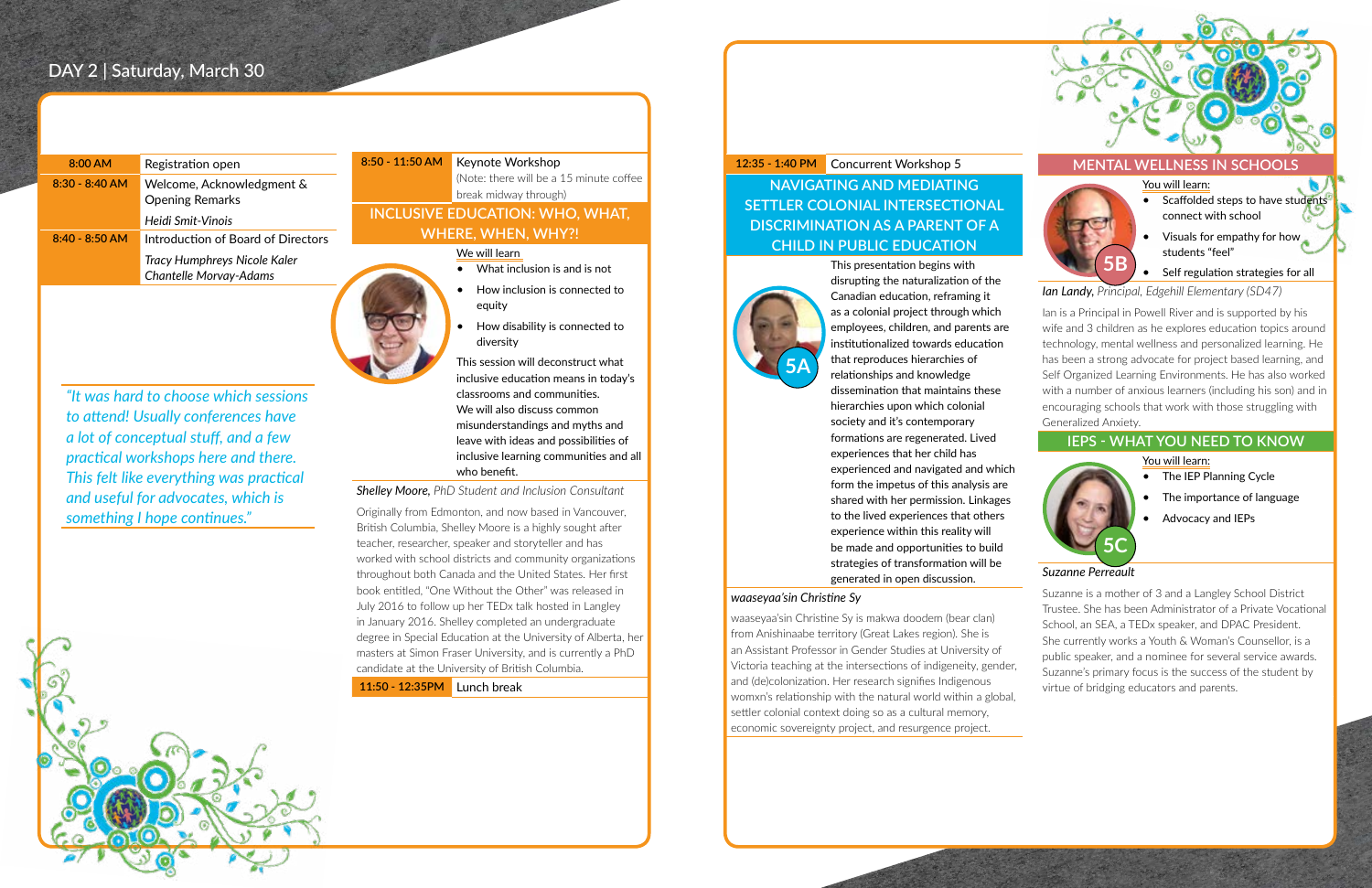# DAY 2 | Saturday, March 30 (continued)

### **1:40 - 2:45 PM** Concurrent Workshop 6 **MEANINGFUL INCLUSION OF STUDENT**

# **VOICE: A TEACHER'S LEARNING**

### You will learn:

- Ways for parents advocate for their children to teachers.
- Encouragement to teachers to build spaces for all learners
- A celebration of student voice
- Dismantling ableist thinking and practices in the classroom/school

*Annie OHana, Indigenous Dept Head, MustangJustice*

Annie received the Prime Minister's Excellence in Teaching Award and founded a Social Justice service oriented youth leadership program called MustangJustice. She has a Masters in Equity Studies and a background in Criminology and Political Science. She is a proud teacher and Indigenous Department Head (and Aboriginal Teacher Advocate) and a social studies curriculum specialist. Annie practices what she preaches in the streets and does work as a community organizer, activist,and advocate.

# **WHEN EVERYTHING GOES WRONG; SAFETY PLANNING FOR ALL**

### You will learn:

• Understanding the need to experience 'felt' safety for all • How to acknowledge the emotion without condoning the behaviour Strategies to keep everyone physically safe

*Elizabeth McWilliams Hewit, Behaviour Consultant and Educator*

> **2:45 - 3:00 PM** Coffee break **3:00 -3:10 PM** Door prizes



Elizabeth is a Behaviour Consultant with over 20 years in the field. She works to support families and care teams, caring for or working with children and youth with a variety of diagnoses In addition to her private practice, Elizabeth teaches at UFV in the Child, Youth and Family Studies Department. Co-writing an FASD online education course and presenting at conferences like the European International FASD Conference, havel served as rewarding experiences allowing Elizabeth to share her passion and knowledge.

### **HAPPY MORNINGS**

### You will learn:

### **Vancity** https://www.vancity.com/

showkraft [showkraftps.com/](http://showkraftps.com/)

- The impact that the first words and actions have on the rest of the day for the whole family
- The importance of our own emotional regulation as parents for effective advocacy
- To develop your own plan to selfregulate in the mornings and your own "keep your cool" strategies

### *Erika and Pepe Duarte*

Erika is an advocate and researcher, with a PhD in Law from UBC.

Pepe is an organizational psychologist, coach, and career developer.

Erika and Pepe have two life coaches at home who continuously show them the pleasures and adventures of being parents. One of their kids has extra needs and, in their journey to find support for their family, they have made their mission of enjoying it. They recognize the importance of having company along the path and of taking in the life-lessons, give themselves the time to process them, and continue just one day at a time.



**4:40 - 5:00 PM** Good bye and thank you



## Thank you to our sponsors:

@BCEdAccess [http://](https://equitableaccesstoeducation.wordpress.com/)bcedaccess.com [facebook.com/B](http://facebook.com/BCEdAccess/)CEdAccess/

*"The final panel was amazing."*

**Fquitable**<br>Thank you for attending **ACCESS TO** Stay in touch at: **Folucation** 







**6A**